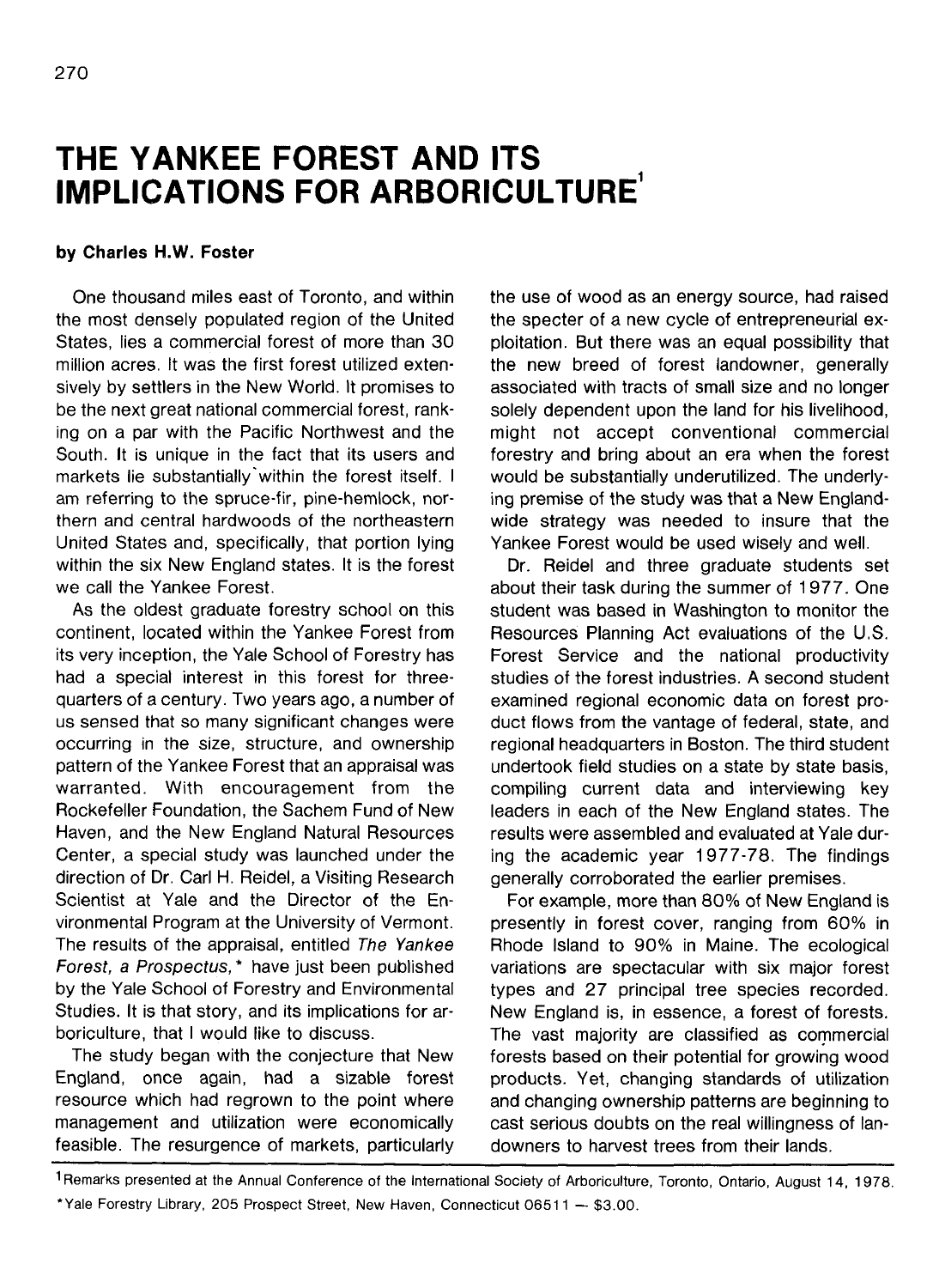The Yankee Forest is under-producing its full potential of wood by a large measure. Less than 50% of its present annual growth is presently being utilized commercially due to a combination of poor quality and scattered markets. Yet, the region's ability to sustain its present 50,000 forest industry jobs and to reach the potential of an additional 60,000 jobs may rest in large part on the extent to which its own resources are utilized. Paradoxically, at a time when the forest has never been more abundant, New England continues to draw the bulk of its raw materials and its finished wood products from outside the region.

Despite these characteristics, the Yankee Forest is far from underutilized in other respects. It is a mecca for the recreationist from the urban northeast. It is New England's primary watershed. It is a backdrop and a setting for a quality of life that makes the region particularly livable. And as real estate, the value of these forested tracts is sizable and growing.

Upwards of 75% of the forest is owned by private individuals. The ownerships are generally in tracts of 50 acres or less. Rising land values and accompanying property taxation are forcing even further fragmentation of ownership which, in turn, makes conventional forest management especially difficult. Yet, the Yankee Forest has more concerned constituents than ever before, owners who are in large measure eager and able to practice forest conservation on their land if a way can be found to fulfill their needs.

Despite the promise and the potential, and the obvious need for a vigorous planning and action program for New England's forests, the report concludes that the prospects at this time are quite bleak. Three major obstacles appear to exist.

First, despite decades of data-gathering by federal, state, and nongovernmental agencies, the necessary information base just is not present. There is no clear picture of what is presently or prospectively happening to the Yankee Forest, nor any organized process for gathering and evaluating that data on a scale suitable for use at local and sub-state levels. Existing data were found to be largely fragmentary, inadequate, and inappropriate. Trends and developments are not being monitored regularly at a time when the resource is at its most dynamic stage.

Second, the institutional framework for dealing with the Yankee Forest is presently ineffectual. Much of it appears fitted to an era when forests were owned by farmers. Where agencies do exist, their efforts are often fragmented and uncoordinated. The units are invariably understaffed and are usually buried within environmental superagencies. As a consequence, services to forest landowners are delayed many months and those services, if delivered at all, are often not properly responsive to the owner's interest in a broad kind of environmental forestry.

The third major obstacle astonished us in its severity. Stated simply, the public was found to be substantially unaware of the potential of the forest resource within its own region. Gaining improved public understanding and achieving broad-based support are what the report describes as the threshold tasks facing any Yankee Forest effort.

Now, what brings me to a meeting of those concerned with arboriculture with a set of findings and conclusions of this sort. The reasons are severalfold. First, it is those of you with essentially urban forestry practices who may have the best chance of reaching the Yankee Forest owner and others like him. And second, New England may represent a prospective laboratory for achieving what has been talked about for years at your sessions: a joining of forces by foresters and arborists under the common banner of environmental forestry. Let me offer some observations on each.

From public and private studies of landowners in southern New England, we can begin to develop a tentative profile of the average Yankee Forest owner. He will own 10 acres or less. By occupation, he will be a professional, an executive, or a retiree. He will be in his early fifties, although a growing proportion of forest landowners will have begun to reach retirement age. He will have completed high school and, quite likely, college. His income may have reached the \$30,000 level. He is likely to have small town or rural roots but have come most recently from an urban environment. He has owned his land for less than 10 years and, if still active professionally, may own it for up to two decades more. The owner is likely to live on or near his property and to derive recreational en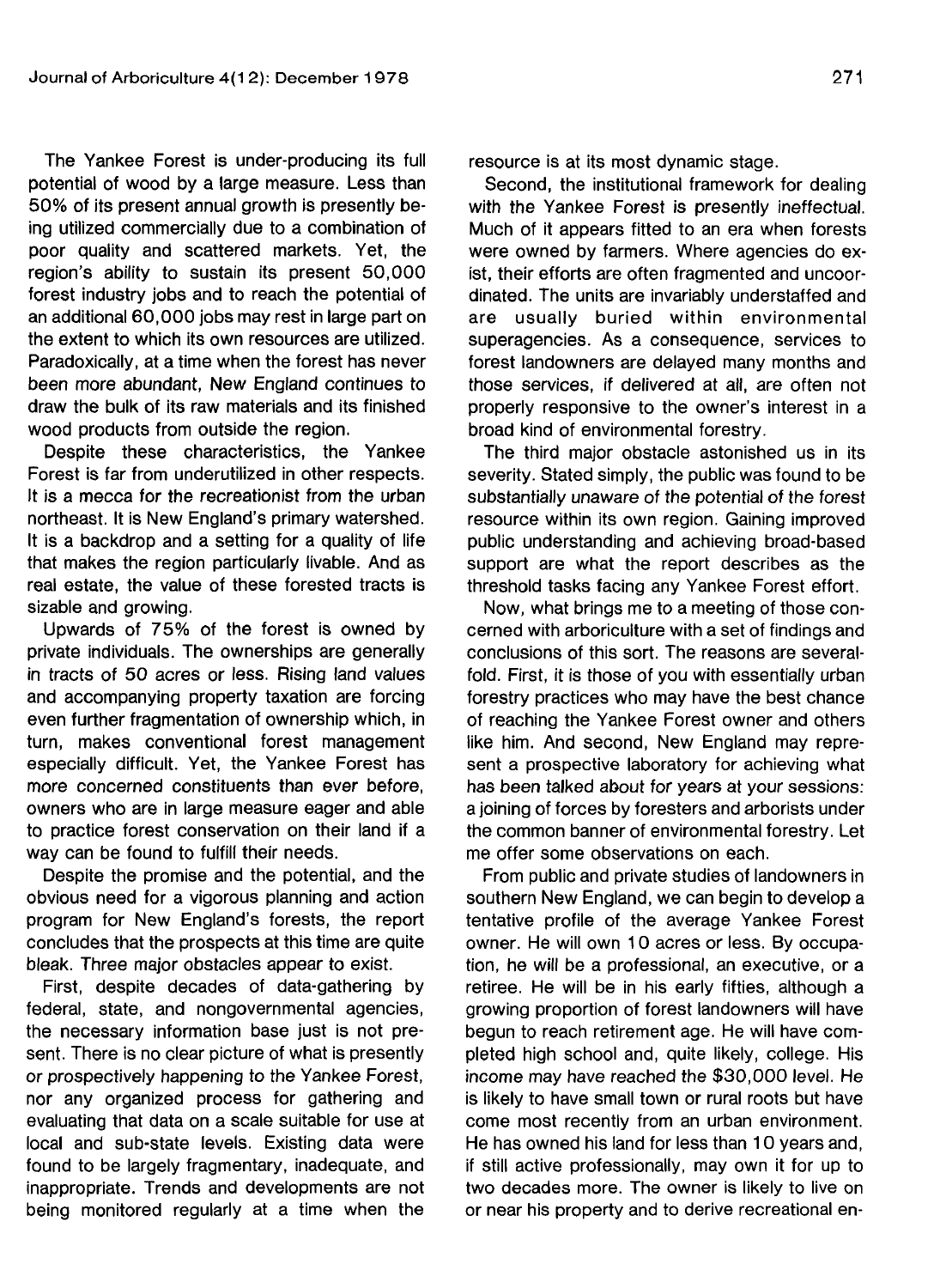joyment, esthetic appreciation, and land value increases as his primary benefits. He owns the forest simply because it comes with the land. He would seek, accept, and even pay for professional services if he knew that they existed. He would allow his forest to be cut if assured that it could be improved without environmental damage.

To illustrate, let us take a typical forest landowner in Massachusetts or Connecticut located on the urban fringe. He has five acres of mixed pine and hardwoods, now forty years past the great hurricane of 1938. The land is fully stocked in the forester's terms. It is in need of thinning, weeding, and pruning. The forest has reached the point where the crop trees need to be identified so that growth can be concentrated on the most promising stems.

The owner is a businessman whose property serves as a valuable escape hatch from the pressures of the city. He has an outdoorsoriented family with children in their pre-teens. He has read about forestry in national publications and has a vague feeling that it is good. Because he cares about his property and genuinely appreciates its beauty and diversity, he is willing and eager to see it improved. However, he can only do so on weekends, holidays, and vacations.

But remember that the owner is a businessman. He asks himself why he should invest any time and money in his woodland. One reason is a general sense of stewardship — in large part emotional, but also related to the maintenance and even enhancement of his sizable property investment. Second, he personally enjoys working in his woods with his family. It is valuable therapy, both physically and psychologically. And third, there is the prospect of a tangible return from his efforts a home-grown tree at Christmas, cordwood for the fireplace, perhaps even wood that can be sold commercially.

Yet, our owner is a realist in many respects. As he learns more about forestry, it is obvious that the dollar returns — \$5-10 per acre per year at best — will not even pay the taxes. His land is now worth \$5,000 per acre. It is assessed and taxed at near-development rates. Moreover, what he has seen of cutting operations concerns him  $$ disturbance of ground cover and wildlife, eroded

logging roads, a mess of tops and limbs in the woods. Skeptical though he is, forestry appeals enough to him as a concept to find out more about it.

With some difficulty, the owner locates a service forester who confirms the fact that timber stand improvement and the removal of the poorer quality pine is in order. The logs can be sold as piling. The tops and poor quality weed trees will yield several cords of wood for the family and the neighbors' fireplaces. The improvement work may qualify for a Federal Forestry Incentives Program subsidy. But who is going to do the work, and what will the property look like after the work is done?

The forester recommends an arborist who has the equipment, the manpower, and the know-how to put the plan into action. The arborist has set up a subsidiary business based on such referrals which permits forestry work to be done in the off season. This is when conventional tree care slows down but equipment and skilled manpower must still be carried on the balance sheet.

The arborist arrives with a uniformed and disciplined crew — at the time promised. Trees are removed and logs yarded at roadside where they can be picked up by the buyer — and also be seen by everyone in the neighborhood. The larger limbs and poorer quality trees are felled, bucked into firewood lengths, and piled near the house where they can be split and stacked by the owner and his family in weekend and after-hours work. The tops are chipped and spread as ground cover in the woods. The work is spaced over a two-week period to indoctrinate the owner, his family, and a growing number of curious, forestowning neighbors. Before the first job is finished, the arborist will have two more in hand. There is the further prospect of continuing tree care work of a conventional nature for a growing number of satisfied landowners.

The key question behind this hypothetical scenario is the economic one. Will such a landowner invest \$2-3,000 in a forestry operation that might yield \$1,000 at best? In a surprising number of instances, the answer will be yes. First, good forestry over time can be expected to yield current income to offset cash expenses such as